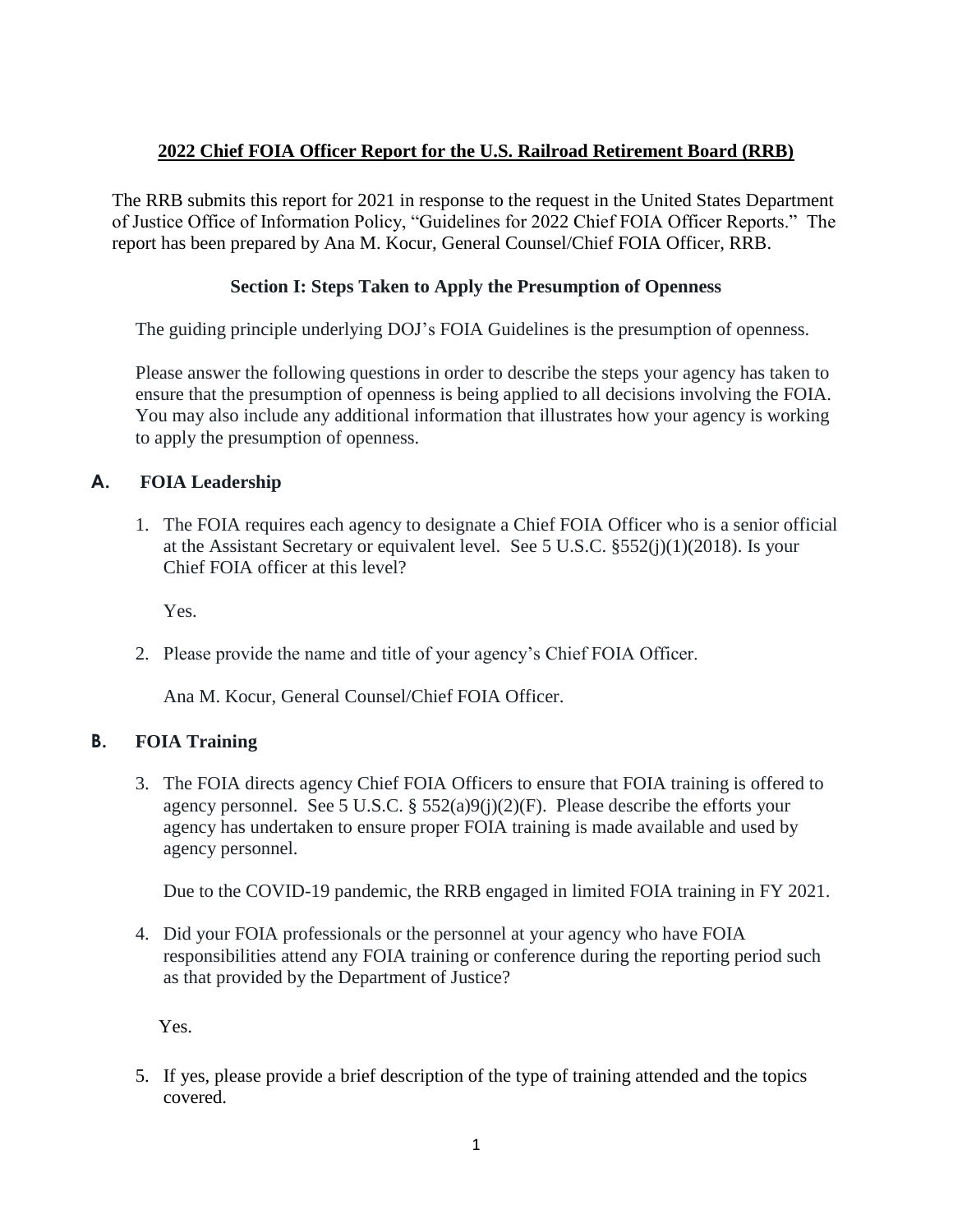During this reporting period, one General Attorney participated in FOIA training provided by the Department of Justice concerning overview and completion of the Annual FOIA Report. Four additional staff attorney's attended virtual FOIA training provided by the Department of Justice- Office of Information Policy.

6. Please provide an estimate of the percentage of your FOIA professionals and staff with FOIA responsibilities who attended substantive FOIA training during this reporting period.

Due to the COVID-19 pandemic, approximately 50 percent of FOIA professionals attended substantive FOIA training.

 attend substantive FOIA training at least once throughout the year." If your response to 7. OIP has directed agencies to "take steps to ensure that all of their FOIA professionals the previous question is that less than 80% of your FOIA professionals attended training, please explain your agency's plan to ensure that all FOIA professionals receive or attend substantive training during the next reporting year.

 Due to the ongoing COVID-19 pandemic, we are not able to engage in in-person training at this time. However, we have attempted to take advantage of Department of Justice virtual trainings, although the availability of "seats" at such trainings appears to unfortunately be rather limited. We will also continue to explore the availability of other web-based trainings in order once again fulfill this requirement in FY 2022.

8. Did the personnel at your agency who have FOIA responsibilities attend training in federal records management during this reporting period?

Yes.

# **C. Outreach**

 community or open government groups regarding your administration of the FOIA? 9. Did your FOIA professionals engage in any outreach or dialogue with the requester Please describe any such outreach or dialogue, and, if applicable, any specific examples of how this dialogue has led to improvements in your agency's FOIA administration.

No.

# **D. Other Initiatives**

- 10. Describe any efforts your agency has undertaken to inform non-FOIA professionals of their obligations under the FOIA. In particular, please describe:
	- non- FOIA staff; and - how often and in what formats your agency provides FOIA training or briefings to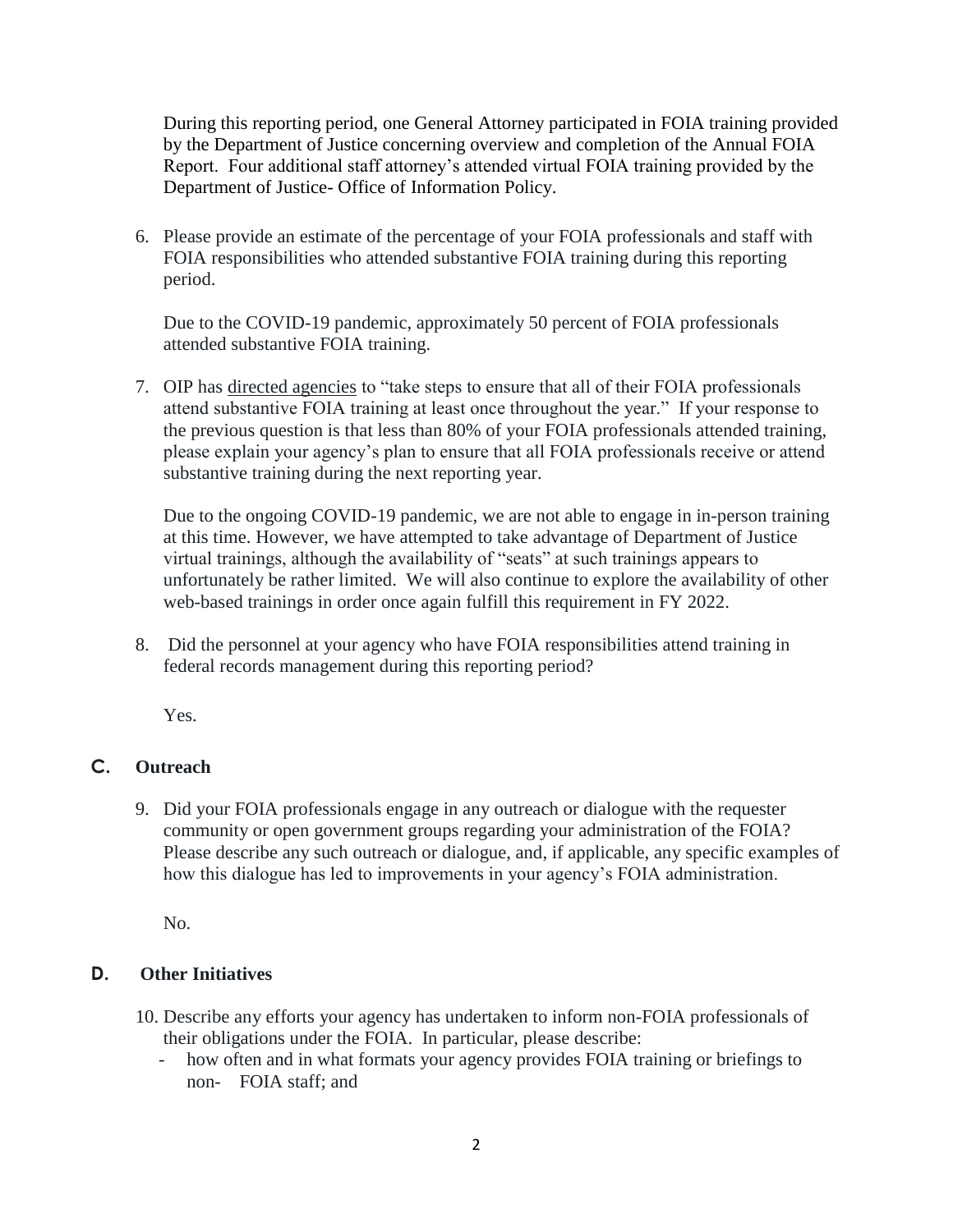- if senior leaders at your agency received a briefing on your agency's FOIA resources, obligations and expectations during the FOIA process.

All agency employees participate in annual mandatory FOIA Awareness/Privacy Act Awareness training and are trained on their obligations pursuant to the FOIA.

11. Optional. If there are any other initiatives undertaken by your agency to ensure the presumption of openness is being applied, please describe them here.

FOIA staff review all records that are responsive to a particular FOIA request. When there is a possibility of making a release under the foreseeable harm standard, they consult with the agency's General Counsel/ Chief FOIA Officer.

#### **Section II: Steps Taken to Ensure that Your Agency Has an Effective System in Place for Responding to Requests**

DOJ's FOIA Guidelines emphasized that "[a]pplication of the proper disclosure standard is only one part of ensuring transparency. Open government requires not just a presumption of disclosure, but also an effective system for responding to FOIA requests." It is essential that agencies effectively manage their FOIA program.

Please answer the following questions to describe the steps your agency has taken to ensure that the management of your FOIA program is effective and efficient. You should also include any additional information that describes your agency's efforts in this area.

1. For Fiscal Year 2021, what was the average number of days your agency reported for adjudicating requests for expedited processing? Please see Section VIII.A. of your agency's Fiscal Year 2021 Annual FOIA Report.

The RRB did not adjudicate any requests for expedited processing in Fiscal Year 2021.

2. If your agency's average number of days to adjudicate requests for expedited processing was above ten calendar days, please describe the steps your agency will take to ensure that requests for expedited processing are adjudicated within ten calendar days or less.

N/A.

 Regulations and the accompanying Template for Agency FOIA Regulations to assist 3. The FOIA Improvement Act of 2016 required all agencies to update their FOIA regulations within 180 days. In 2016, OIP issued Guidance for Agency FOIA agencies in updating their regulations in accordance with the statute. Has your agency updated its FOIA regulations in accordance with the FOIA Improvement Act of 2016? If not, what is your agency's plan to update your regulations?

Yes. See 86 FR 35221.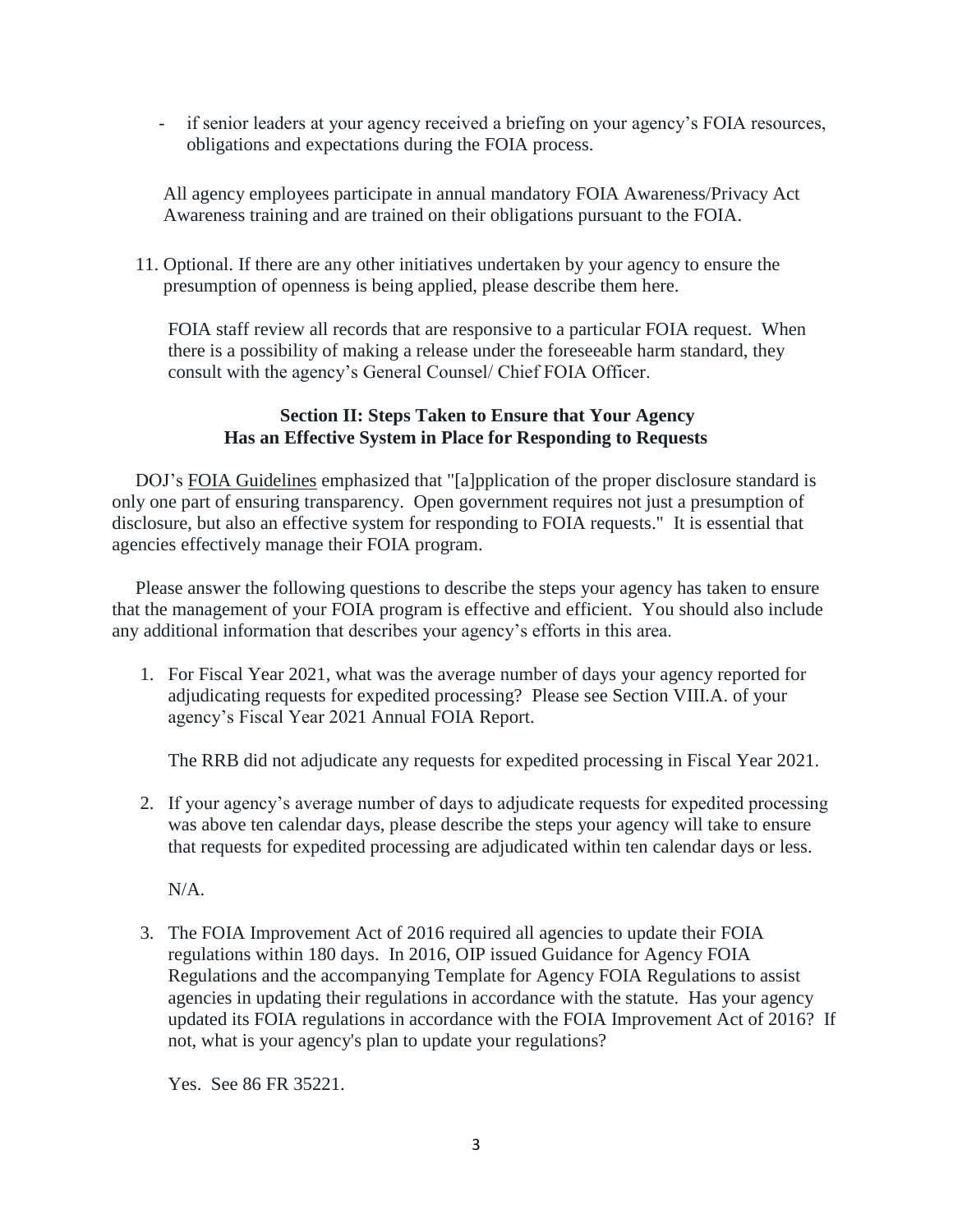4. Standard Operating Procedures (SOPs) generally document your agency's internal processes for administering the FOIA beyond your FOIA regulations and FOIA Reference Guide. As noted in OIP's guidance, having SOPs can improve the consistency and quality of an agency's FOIA process. SOPs can also serve as a significant resource for incoming FOIA professionals and a way to preserve much of the agency's institutional knowledge on administering the FOIA from how to handle requests from start-to-finish, to identifying and making proactive disclosures, to maintaining a FOIA website. Does you agency have up-to-date internals SOP's for your FOIA administration?

Yes, the RRB's SOP's are formalized in the agency's Administrative Circular IRM-2, *Management of Information Privacy for Individuals*.

5. If not, please provide a timeline for when your agency plans to develop or update its SOPs.

N/A.

6. Has your agency established alternative means of access to first-party requested records outside of the FOIA process?

Yes.

7. If yes, please provide examples. If no, please explain if such opportunities exist at your agency and whether there are challenges in establishing alternative means of access.

The RRB receives numerous requests from railroad employees for copies of the records maintained by the RRB concerning them. The RRB processes these requests pursuant to the Privacy Act, along with a signed authorization from the individual, or a representative of the deceased individual's estate, without requiring a FOIA request.

 reporting period? If so, please describe the methods used, such as reviewing Annual Report data, using active workflows and track management, reviewing and updating processing procedures, etc. In addition, please specifically highlight any data analysis 8. Did you agency conduct a self-assessment of its FOIA administration during the methods or technologies used to assess your agency's FOIA program.

During FY 2021, the RRB reviewed its previous FOIA Annual Report data and updated its FOIA website content to remain compliant with the FOIA Improvement Act of 2016.

9. The FOIA Improvement Act of 2016 requires additional notification to requestors about the services provided by the agency's FOIA Public Liaison. Please provide an estimate of the number of times requestors sought assistance from you agency's FOIA Public Liaison during FY 2021 (please provide a total number or an estimate of the number)..

The RRB received zero requests for assistance from the agency's FOIA Public Liaison.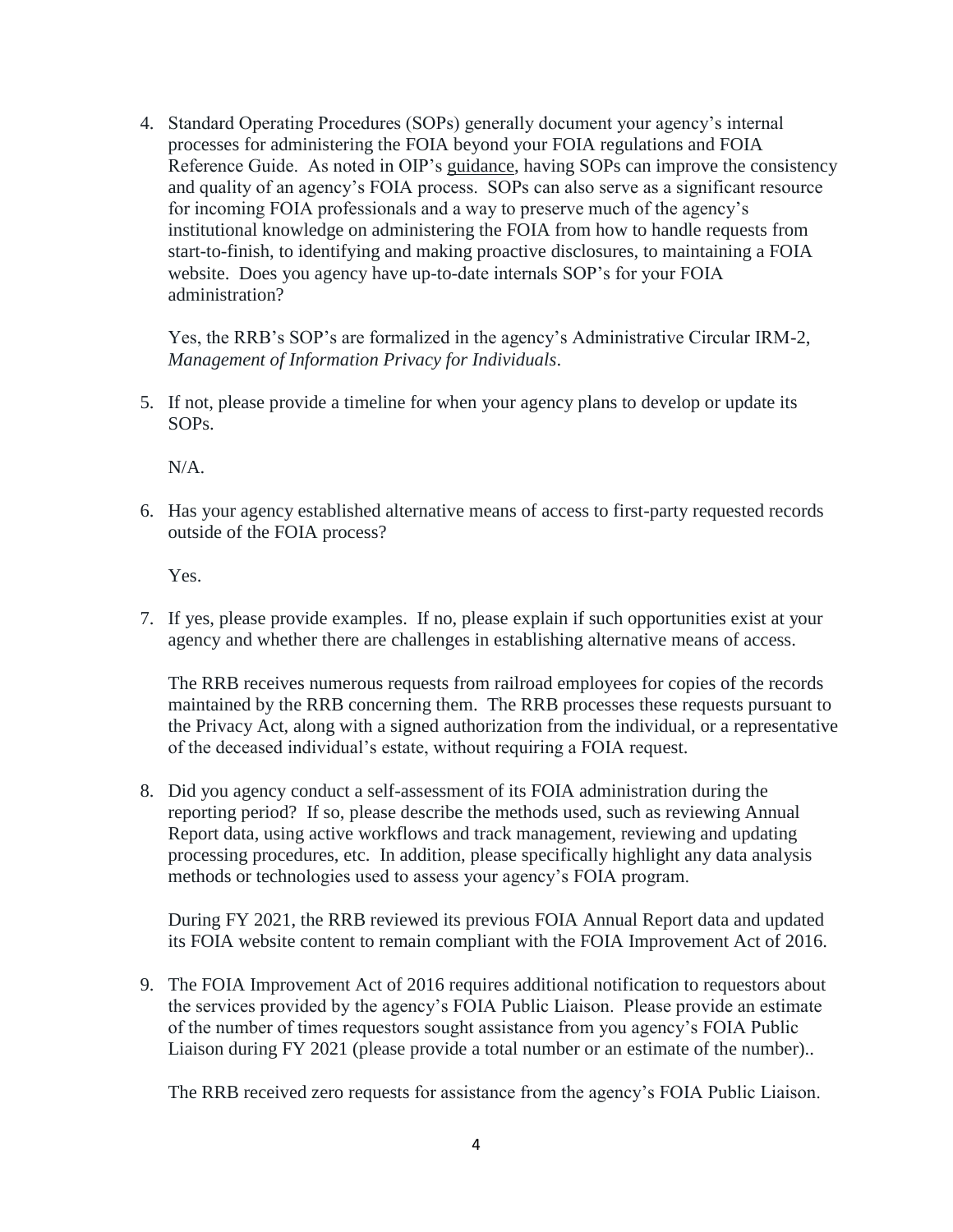10. Has your agency reviewed its FOIA-related staffing capabilities to identify resources needed to respond to current and anticipated FOIA demands?

Yes. The RRB reviews its staffing levels annually to determine appropriate resources necessary to execute its FOIA processing.

- 11. Optional—Please describe:
	- Best practices used to ensure that your FOIA system operates efficiently and effectively
	- Any challenges your agency faces in this area.

#### **Section III: Steps Taken to Increase Proactive Disclosures**

The Department of Justice has long focused on the need for agencies to work proactively to post information online without waiting for individual requests to be received.

Please answer the following questions to describe the steps your agency has taken both to increase the amount of material that is available on your agency websites. In addition to the questions below, you should also describe any additional steps taken by your agency to make and improve proactive disclosure of information.

1. Please describe what steps your agency takes to identify, track, and post  $(a)(2)$ disclosures.

The RRB routinely evaluates its responsibility to identify, track, and post proactive disclosures. If a document is requested at least three times, it is required to be posted proactively on the agency's website.

times in accordance with 5 U.S.C.  $\S 552(a)(2)(D)$ . Please include links to these materials 2. Provide examples of material that your agency has proactively disclosed during the past reporting year, including records that have been requested and released three or more as well.

 consistent with current law. FOIA staff have the responsibility and authority to update Stories" below). Additional information, including those items listed below, is available We continue to monitor FOIA webpage content to make sure it remains timely and the RRB website as necessary. The website offers access to copies of the agency's procedure manuals, final decisions of the three-member Board which heads the agency, rulings of the Board, and legal opinions, along with some guidance documents. Other information is available to the public without filing a FOIA request in the Federal Register and the RRB Group Information Locator System (GILS) website. An example of additional material provided since the issuance of the new FOIA Guidelines include the Railroad Retirement Board's Office of General Counsel's online database of Legal Opinions, Board Coverage Decisions, and Guidance Documents, which is located on the U.S. Government Printing Office's website at [www.govinfo.gov.](http://www.govinfo.gov/) (See also "Success"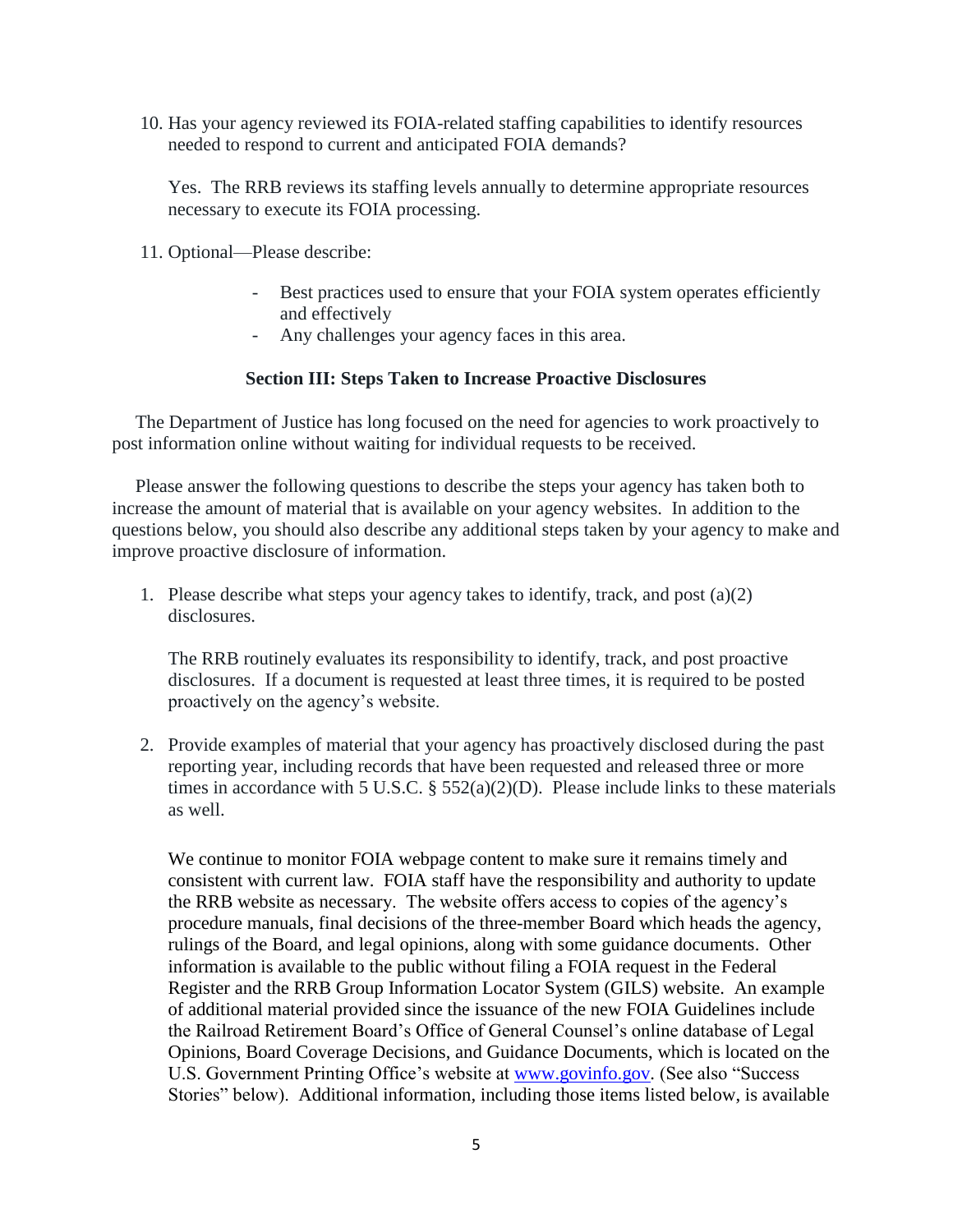on the RRB's website at<https://www.rrb.gov/Resources/Guidance>and [https://www.rrb.gov/FOIA.](https://www.rrb.gov/FOIA)

- Descriptions of agency organization
- Procedures for the public to obtain information
- Statements of agency function
- Rules of procedure
- Description of agency forms
- Substantive rules of general applicability and standards of general policy
- Any changes in material required to be published
- Agency procedure manuals
- Final decisions of the three-member Board
- Rulings of the Board
- Legal opinions
- IMPAC Credit Card Holders List
- General Information about the RRB
- An inventory of the RRB's automated information systems
- How information is dispersed to other government agencies
- Privacy Act System of Records
- Agency statistical information
- 3. Does your agency disseminate common types of material outside of FOIA, including in online databases where the public may access them? If yes, please provide examples and, if applicable, statutory authority.

Yes. See response to Question 2 above.

4. Beyond posting new material, is your agency taking steps to make the posted information more useful to the public, especially to the community of individuals who regularly access your agency's website?

We routinely review repeat requests for those subject to proactive disclosure under 5 U.S.C. § 552(a)(2)(D).

why and note any challenges. 5. If yes, please provide examples of such improvements. In particular, please describe steps your agency is taking to post information in open, machine-readable, and machineactionable formats, to the extent feasible. If not posting in open formats, please explain

See answer to question 2 above.

6. Does your proactive disclosure process or system involve any collaboration with agency staff outside the FOIA office? If so, please describe this interaction.

Optional. Please describe: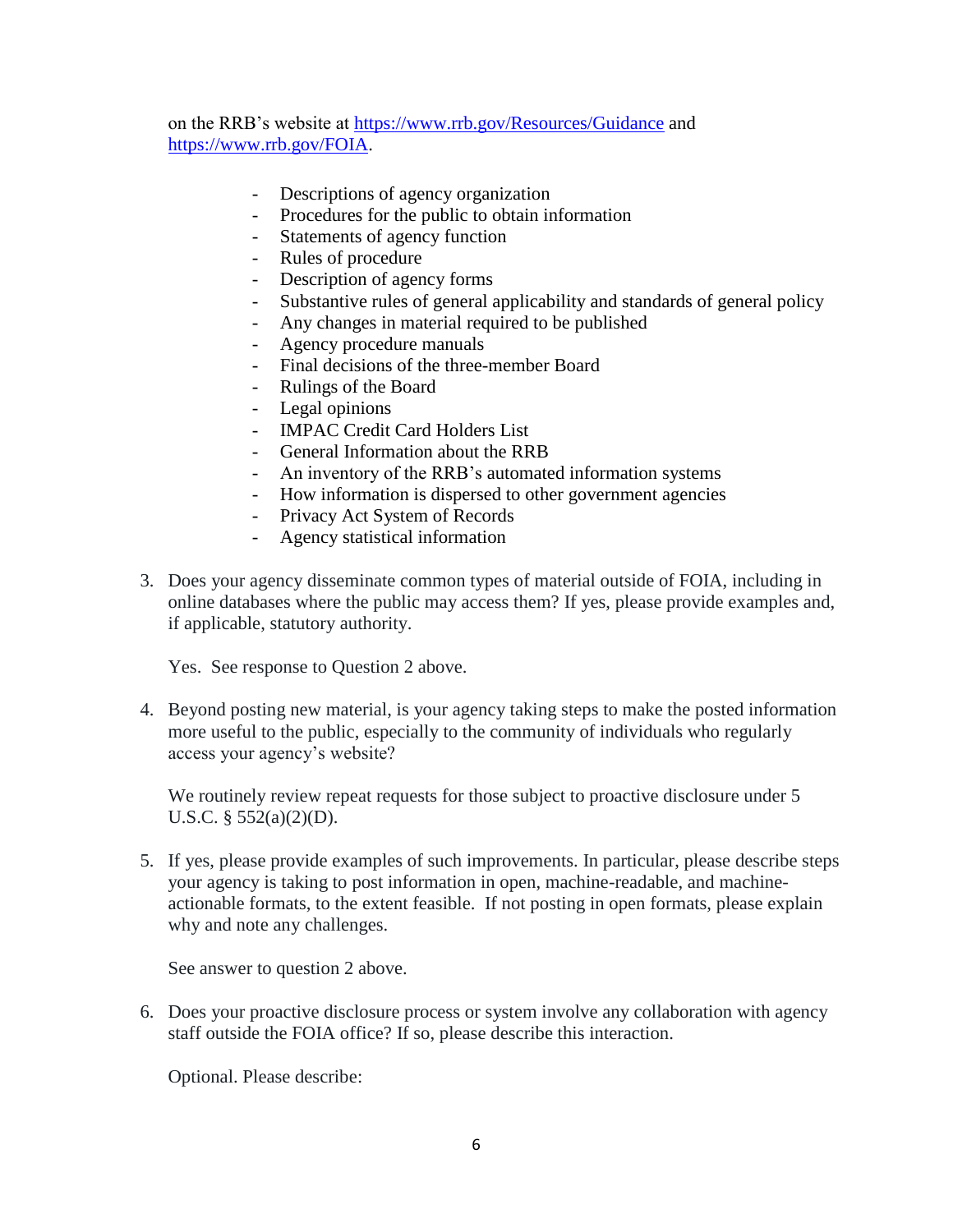-Best practices used to improve proactive disclosures.

-Any challenges your agency faces in this area.

We routinely reach out to other bureaus within the agency to determine suitable documents for proactive disclosure.

## **Section IV: Steps Taken to Greater Utilize Technology**

A key component of FOIA administration is using technology to make information more accessible. In addition to using the internet to make proactive disclosures, agencies should also be exploring ways to utilize technology in responding to requests.

Please answer the following questions to describe how your agency is utilizing technology to improve its FOIA administration and the public's access to information. You should also include any additional information that describes your agency's efforts in this area.

1. Has your agency reviewed its FOIA-related technological capabilities to identify resources needed to respond to current and anticipated FOIA demands?

Yes.

2. Please briefly describe the types of technology your agency began using during the reporting period to support your FOIA program.

In addition to the internet, the RRB routinely utilizes email to electronically respond to FOIA requests.

3. OIP issued guidance in 2017 encouraging agencies to regularly review their FOIA websites to ensure that they contain essential resources and are informative and userfriendly. Has your agency reviewed its FOIA website(s) during the reporting period to ensure it addresses the elements noted in this guidance?

Yes.

4. Did all four of your agency's quarterly reports for Fiscal Year 2021 appear on your agency's website and on [FOIA.gov](https://FOIA.gov)?

The RRB successfully posted all quarterly reports for FY 2021 on [FOIA.gov](https://FOIA.gov) and RRB.gov.

 on [FOIA.gov,](https://FOIA.gov) please explain why and provide your agency's plan for ensuring that such 5. If your agency did not successfully post all quarterly reports, with information appearing reporting is successful in Fiscal Year 2022.

 $N/A$ .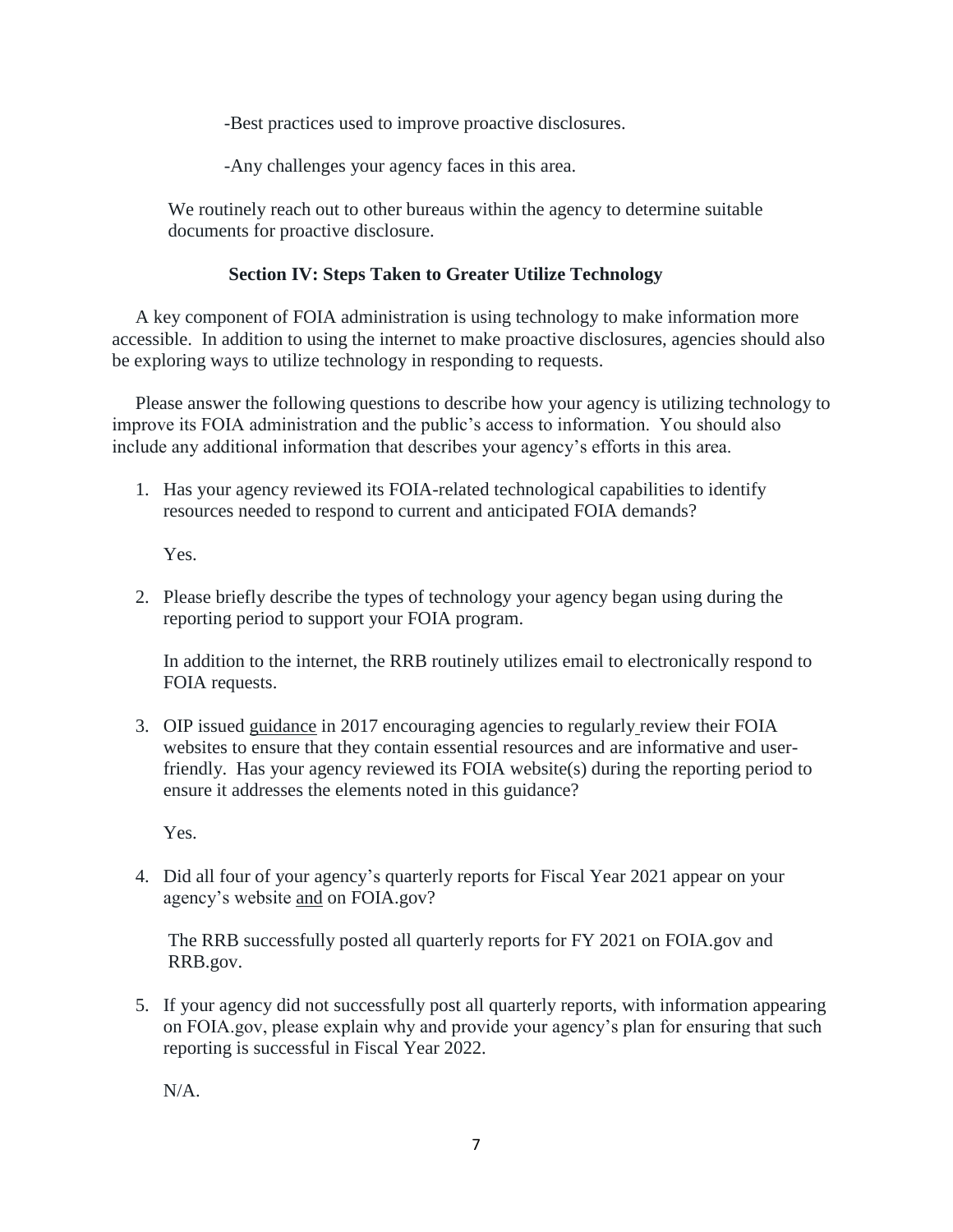6. The FOIA Improvement Act of 2016 requires all agencies to post the raw statistical data used to compile their Annual FOIA Reports. Please provide the link to this posting for your agency's Fiscal Year 2019 Annual FOIA Report and, if available, for your agency's Fiscal Year 2021 Annual FOIA Report.

FY 2020:

<https://www.rrb.gov/sites/default/files/2021-02/FY2020ANNUALFOIAREPORT.pdf>

<https://www.rrb.gov/node/5252>

FY 2021:

<https://rrb.gov/sites/default/files/2022-03/FY2021RRBANNUALFOIAREPORT.pdf>

<https://www.rrb.gov/sites/default/files/2022-03/FY2021FOIA.xlsx>

7. Optional. Please describe:

-Best practices used in greater utilizing technology. -Any challenges your agency faces in this area.

We routinely review our entire FOIA processing system to identify any improvements and efficiencies which can be made.

#### **Section V: Steps Taken to Improve Timeliness in Responding to Requests and Reduce Backlogs**

The Department of Justice has emphasized the importance of improving timeliness in responding to requests. This section of your Chief FOIA Officer Report addresses both time limits and backlog reduction. Backlog reduction is measured both in terms of numbers of backlogged requests or appeals and by looking at whether agencies closed their ten oldest requests, appeals and consultations.

For the figures required in this Section, please use the numbers contained in the specified sections of your agency's FY 2020 and 2021 Annual FOIA Reports.

#### **A. Simple Track**

 category for "simple" requests, which are those requests that are placed in the agency's fastest Section VII.A of your agency's Annual FOIA Report, entitled "FOIA Requests – Response Time to All Processed Requests," includes figures that show your agency's response time for processed requests. For agencies utilizing a multi-track system to process requests, there is a (non-expedited) track, based on the low volume and/or simplicity of the records requested.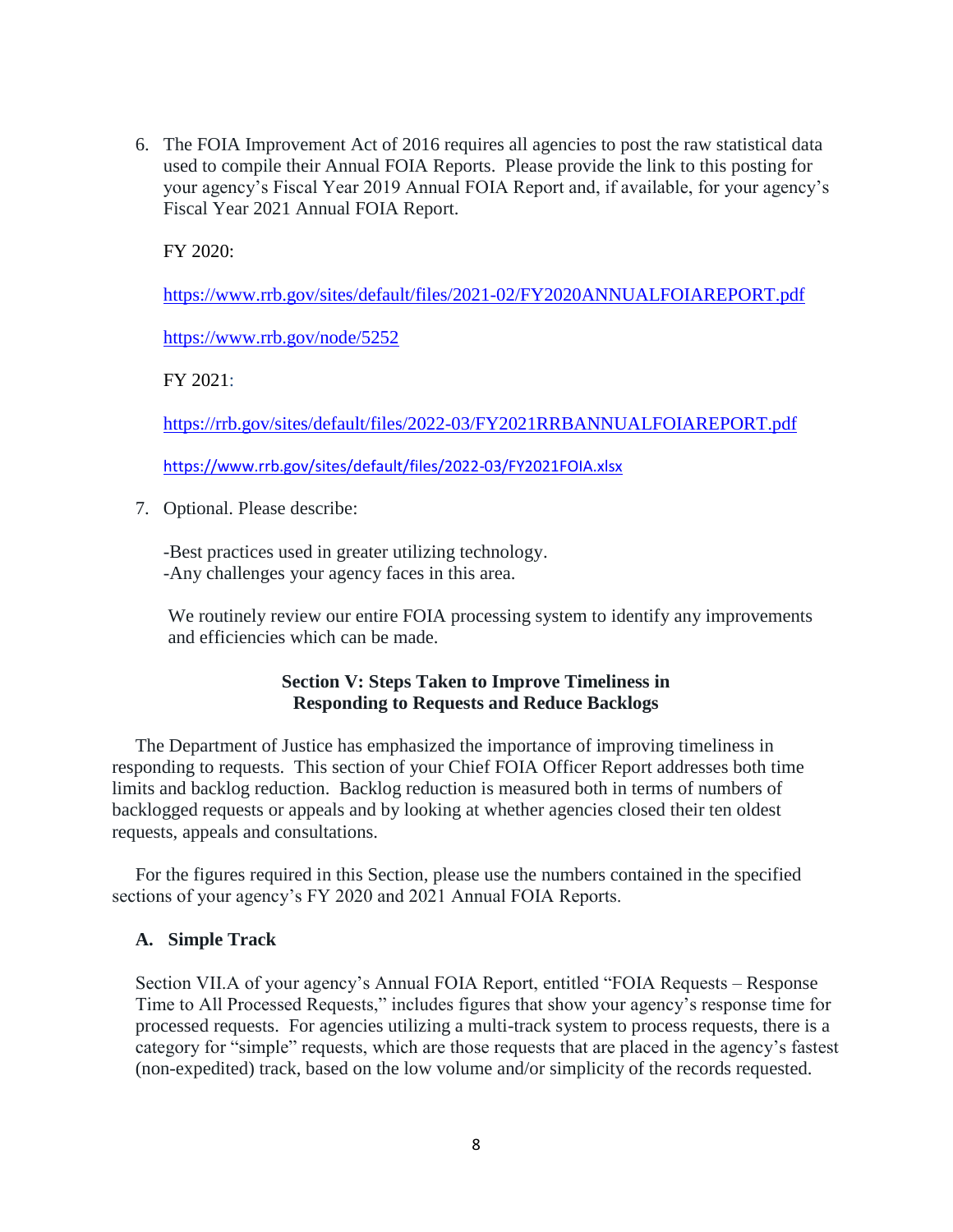1. Does your agency utilize a separate track for simple requests?

No.

2. If your agency uses a separate track for simple requests, was the agency overall average number of days to process simple requests twenty working days or fewer in 2021?

N/A.

 that were placed in your simple track. Please use the following calculation based on the 3. Please provide the percentage of requests processed by your agency in Fiscal year 2021 data from your Annual FOIA Report: (processed simple requests from Section VII.C.1) *divided by* (requests processed from Section V.A.) x 100.

100 percent.

4. If your agency does not track simple requests separately, was the average number of days to process non-expedited requests twenty working days or fewer?

Yes. The average number of days to process non-expedited requests was 17.9 days.

#### **B. BACKLOGS**

When answering these questions, please refer to your Fiscal Year 2021 Annual FOIA Report, Sections XII.D-E, which compare the numbers of requests and appeals received, processed, and backlogged between Fiscal Years 2020 and 2021.

 5. If your agency had a backlog of requests at the close of Fiscal Year 2021, according to Annual FOIA Report Section XII.D.2, did the backlog decrease as compared with the backlog reported at the end of Fiscal Year 2020?

The backlog of requests remained constant, with one backlogged request in FY 2020 and FY 2021.

6. If not, according to Annual FOIA Report Section XII.D.1, did your agency process more requests during Fiscal Year 2021 than it did during Fiscal Year 2020?

N/A.

 backlog. When doing so, please also indicate if any of the following were contributing 7. If your agency 's request backlog increased during Fiscal Year 2021, please explain why and describe the causes that contributed to your agency not being able to reduce its factors:

- An increase in the number of incoming requests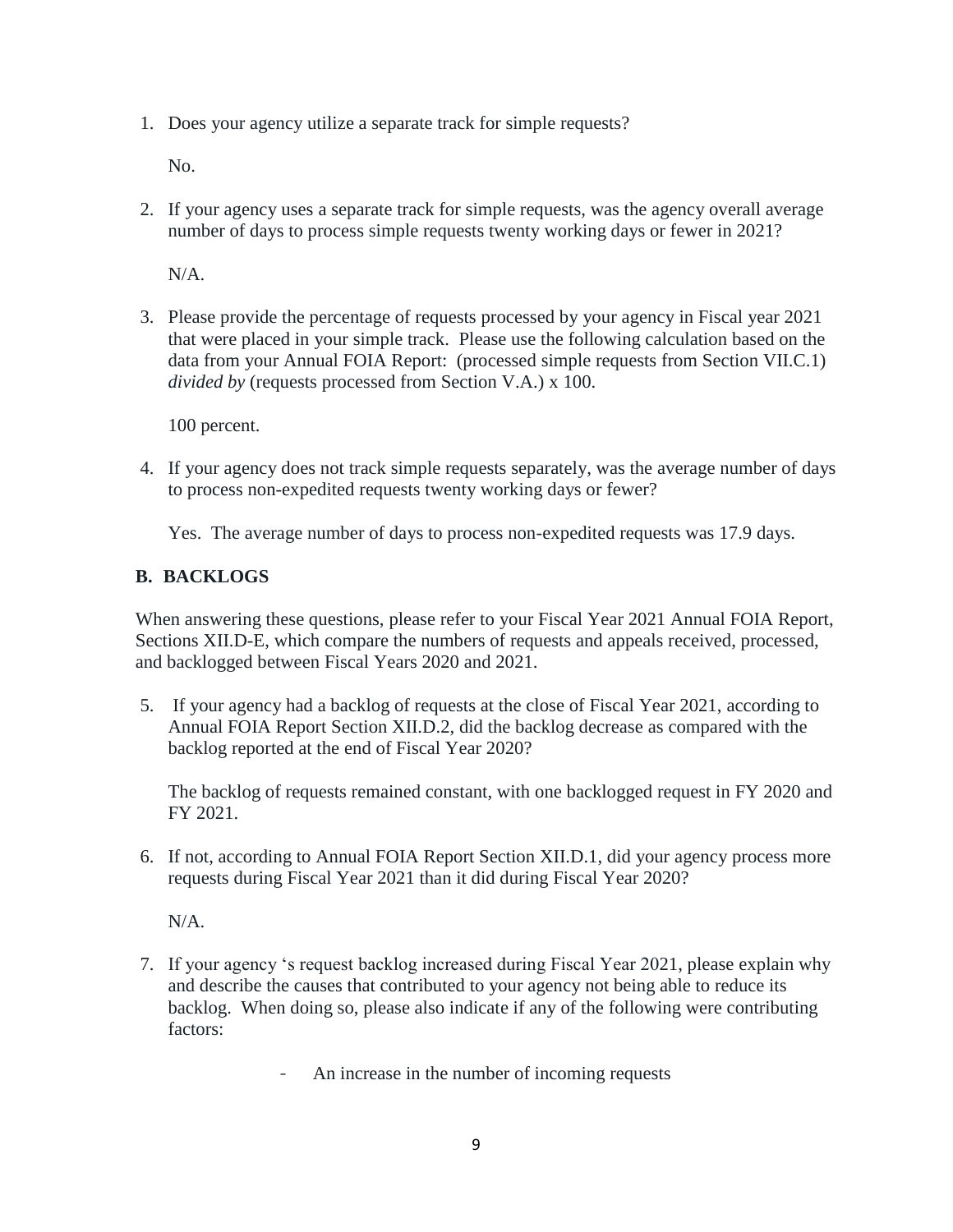- A loss of staff
- An increase in the complexity of the requests received. If possible please provide examples or briefly describe the types of complex requests contributing to your backlog increase.
- Impact of COVID-19 and workplace and safety precautions
- Any other reasons please briefly describe or provide examples when possible

N/A

 8. If you had a request backlog, please report the percentage of requests that make up the backlog out of the total number of requests received by your agency in Fiscal Year 2021. Please use the following calculation based on data from your Annual FOIA Report: backlog, please answer with "N/A." (backlogged requests from Section XII.A) divided by (requests received from Section V.A.) x 100. This number can be greater than 100%. If your agency has no request

The percentage of requests that make up the backlog out of the total number of requests received by the RRB in FY 2021 is 1.428 percent.

## **BACKLOGGED APPEALS**

 the backlog reported at the end of Fiscal Year 2020? N/A. 9. If your agency had a backlog of appeals at the close of Fiscal Year 2021, according to section XII.E.2 of the Annual FOIA Report, did that backlog decrease as compared with

10. If not, according to section X.II.E.1did your agency process more appeals during Fiscal Year 2021 that it did during Fiscal Year 2020?

N/A.

- 11. If your agency's appeal backlog increased during Fiscal Year 2021, please explain why backlog. When doing so, please also indicate if any of the following were contributing and describe the causes that contributed to your agency not being able to reduce its factors:
	- An increase in the number of incoming requests
	- A loss of staff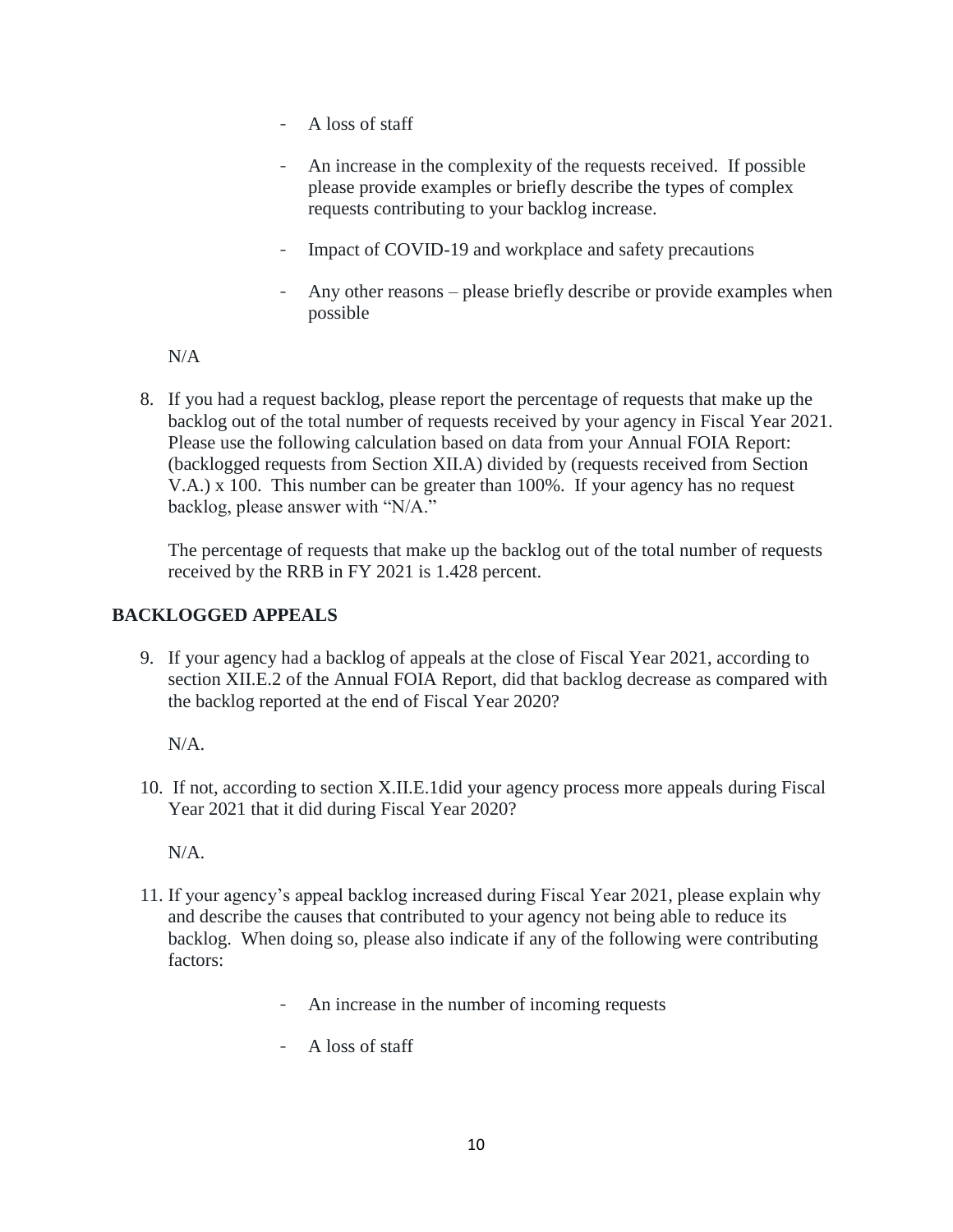- An increase in the complexity of the requests received. If possible please provide examples or briefly describe the types of complex requests contributing to your backlog increase.
- Impact of COVID-19 and workplace and safety precautions
- Any other reasons please briefly describe or provide examples when possible

N/A.

 appeals in Fiscal Year 2021 and/or has no appeal backlog, please answer with "N/A." 12. If you had an appeal backlog, please report the percentage of appeals that make up the backlog out of the total number of appeals received by your agency in Fiscal Year 2021. Please use the following calculation based on data from your Annual FOIA Report: (backlogged appeals from Section XII.A) divided by (appeals received from Section V.A.) x 100. This number can be greater than 100%. If your agency did not receive any

N/A.

## **C. Backlog Reduction Plans**

 year? If so, describe your agency's efforts in implementing this plan and note if your 13. In the 2021 guidelines for Chief FOIA Officer Reports, any agency with a backlog of over 1000 requests in Fiscal Year 2020 was asked to provide a plan for achieving backlog reduction in the year ahead. Did your agency implement a backlog reduction plan last agency was able to achieve backlog reduction in Fiscal Year 2020?

N/A.

 14. If your agency had a backlog of more than 1,000 requests in Fiscal Year 2021, what is implement a backlog reduction plan last year? If so, describe your agency's efforts in your agency's plan for achieve backlog reduction in the year ahead. Did your agency implementing this plan and note if your agency was able to achieve backlog reduction in Fiscal Year 2021.

N/A.

## **D. Status of Ten Oldest Requests, Appeals, and Consultations**

Section VII.E, entitled "Pending Requests – Ten Oldest Pending Requests," Section VI.C (5), entitled "Ten Oldest Pending Administrative Appeals," and Section XII.C, entitled "Consultations on FOIA Requests – Ten Oldest Consultations Received from Other Agencies and Pending at Your Agency," show the ten oldest pending requests, appeals, and consultations. You should refer to these numbers from your Annual FOIA Reports for both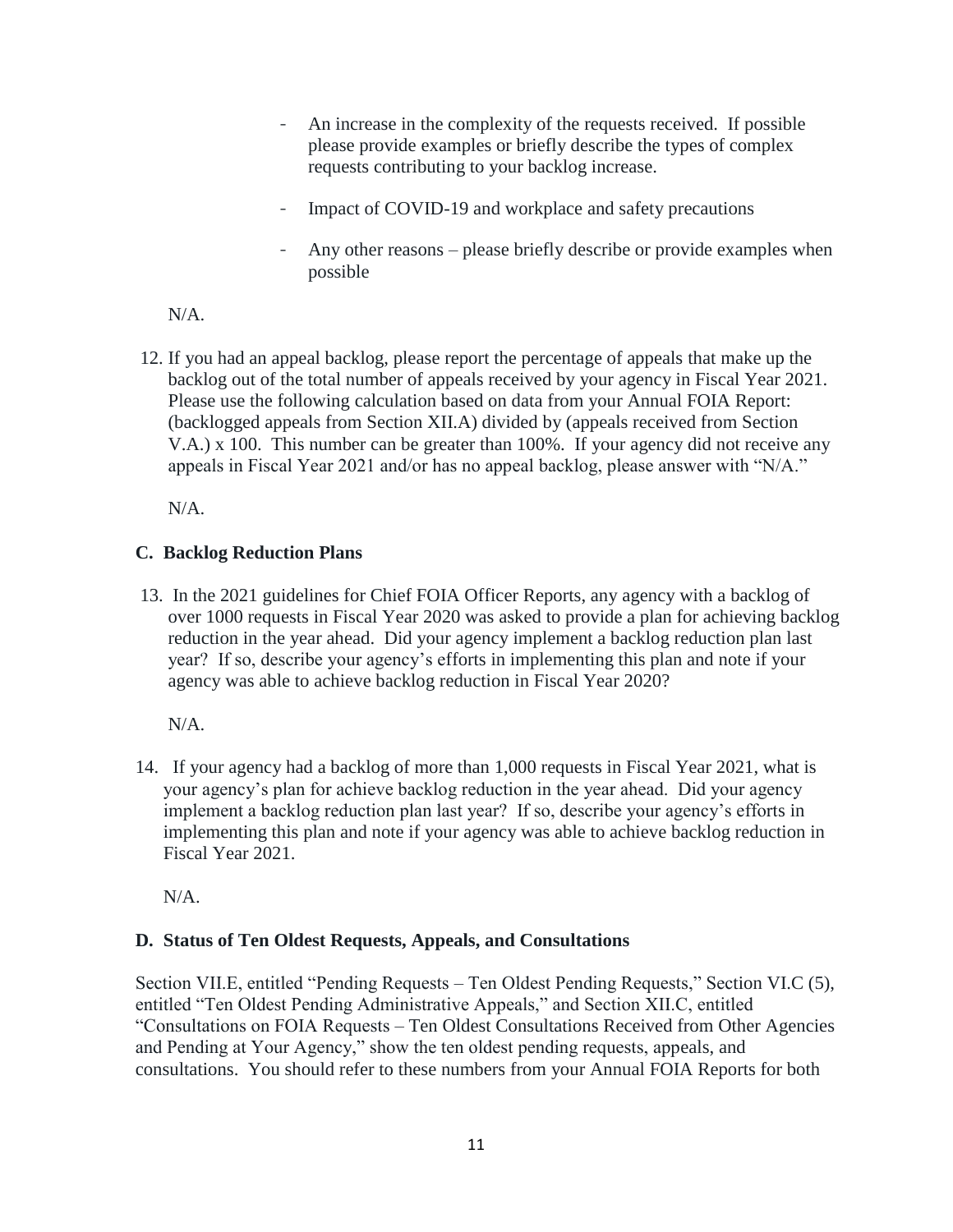Fiscal Year 2010 and Fiscal Year 2021 when completing this section of your Chief FOIA Officer Report.

#### **OLDEST REQUESTS**

15. In Fiscal Year 2021, did your agency close the ten oldest requests that were reported pending in your Fiscal Year 2020 Annual FOIA Report?

Yes; we closed 1 out of 1.

 16. If no, please provide the number of these requests your agency was able to close by the end of the fiscal year, as listed in Section VII.E of your Fiscal Year 2020 Annual FOIA Report. If you had less than the ten total oldest requests to close, please indicate that.

N/A.

17. Beyond work on the ten oldest requests, please describe any steps your agency took to reduce the overall age of your pending requests.

N/A.

#### **TEN OLDESTAPPEALS**

18. In Fiscal Year 2021, did your agency close the ten oldest appeals that were pending in your Fiscal Year 2020 Annual FOIA Report?

The FY 2020 Annual Report did not report any oldest appeals.

19. If no, please provide the number of these appeals your agency was able to close by the end of the fiscal year, as listed in Section VII.C(5) of your Fiscal Year 2020 Annual FOIA Report. If you had less than ten total oldest appeals to close, please indicate that.

N/A.

20. Beyond work on the ten oldest appeals, please describe any steps your agency took to reduce the overall age of your pending appeals.

N/A.

#### **TEN OLDEST CONSULTATIONS**

21. In Fiscal Year 2021, did your agency close the ten oldest consultations that were reported pending in your Fiscal Year 2020 Annual FOIA Report?

The FY 2020 Annual Report did not report any oldest consultations.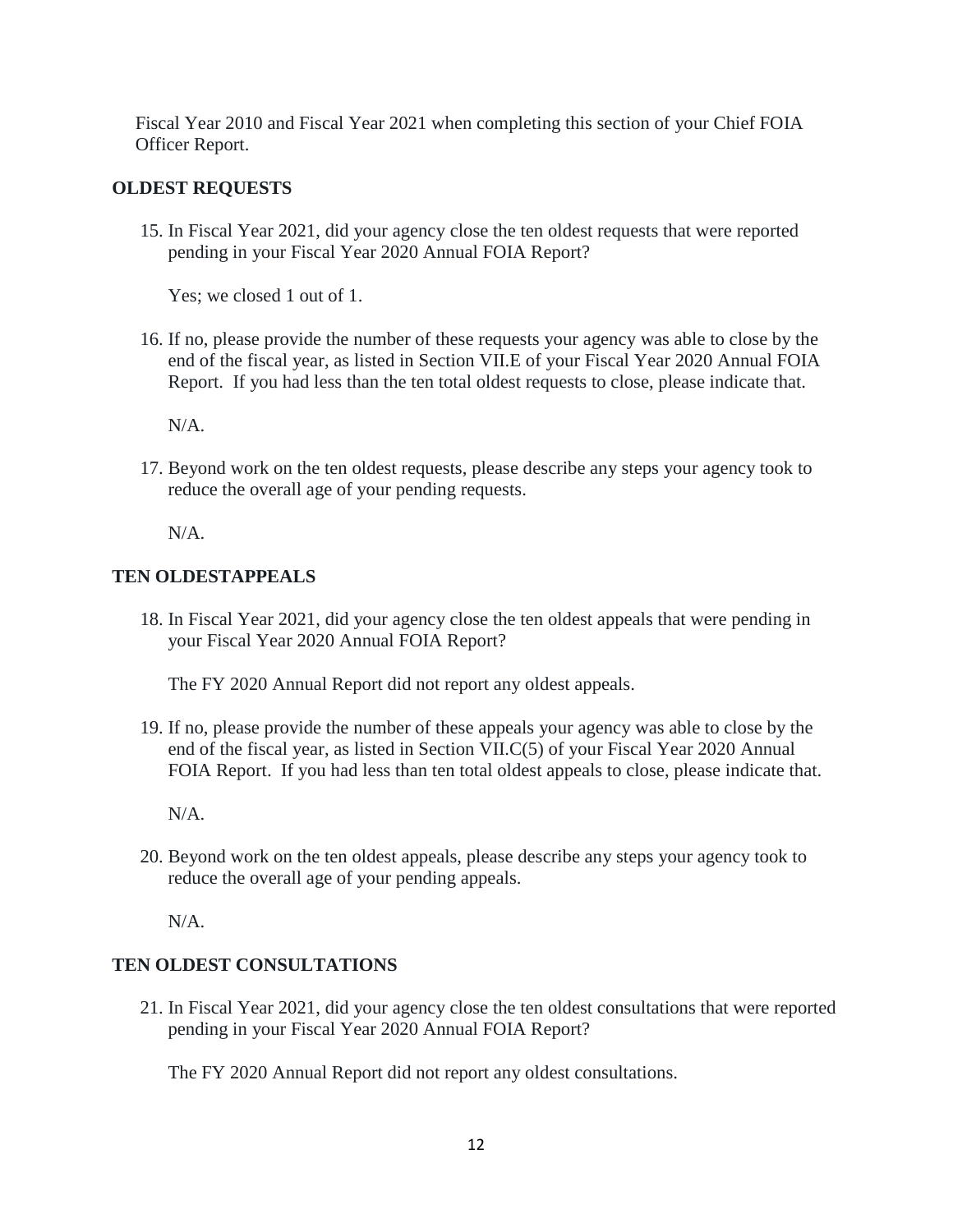22. If no, please provide the number of these consultations your agency was able to close by the end of the fiscal year, as listed in Section XII.C. of your Fiscal Year 2020 Annual FOIA Report. If you had less than ten oldest consultations to close, please indicate that.

N/A.

#### **E. Additional Information on Ten Oldest Request, Appeals, and Consultations & Plans**

23. Briefly explain any obstacles your agency faced in closing its ten oldest requests, appeals, and consultations from Fiscal Year 2020.

The RRB's OIG reports that a lack of resources, as well as the complexity of the individual requests, in addition to the COVID-19 pandemic and work safety protocols, contributed to its inability to close its one pending request.

 24. If you agency was unable to close any of its ten oldest requests because you were waiting request was initially received by your agency, the date when your agency sent the to hear back from other agencies on consultations you sent, please provide the date the consultation, and the date when you last contacted the agency where the consultation was pending.

N/A.

25. If your agency did not close its ten oldest pending requests, appeals, or consultations, please provide a plan describing how your agency intends to close those "ten oldest" requests, appeals, and consultations during Fiscal year 2022.

The RRB OIG plans and expects to close the one remaining ten oldest pending request in FY 2022.

#### **F. Success Stories**

 Out of all the activities undertaken by your agency since March 2021 to increase transparency and improve FOIA administration, please briefly describe here at least one success story that you would like to highlight as emblematic of your agency's efforts. The success story can come from any one of the five key areas, but should not be something that you have reported in a prior year. As noted above, these agency success stories will be highlighted during Sunshine Week by OIP. To facilitate this process, all agencies should use bullets to describe their success story and limit their text to a half page. The success story is designed to be a quick summary of key achievements. A complete description of all your efforts will be contained in the body of your Chief FOIA Officer Report.

#### RRB Legal Opinion/Board Coverage Decision and Guidance Documents